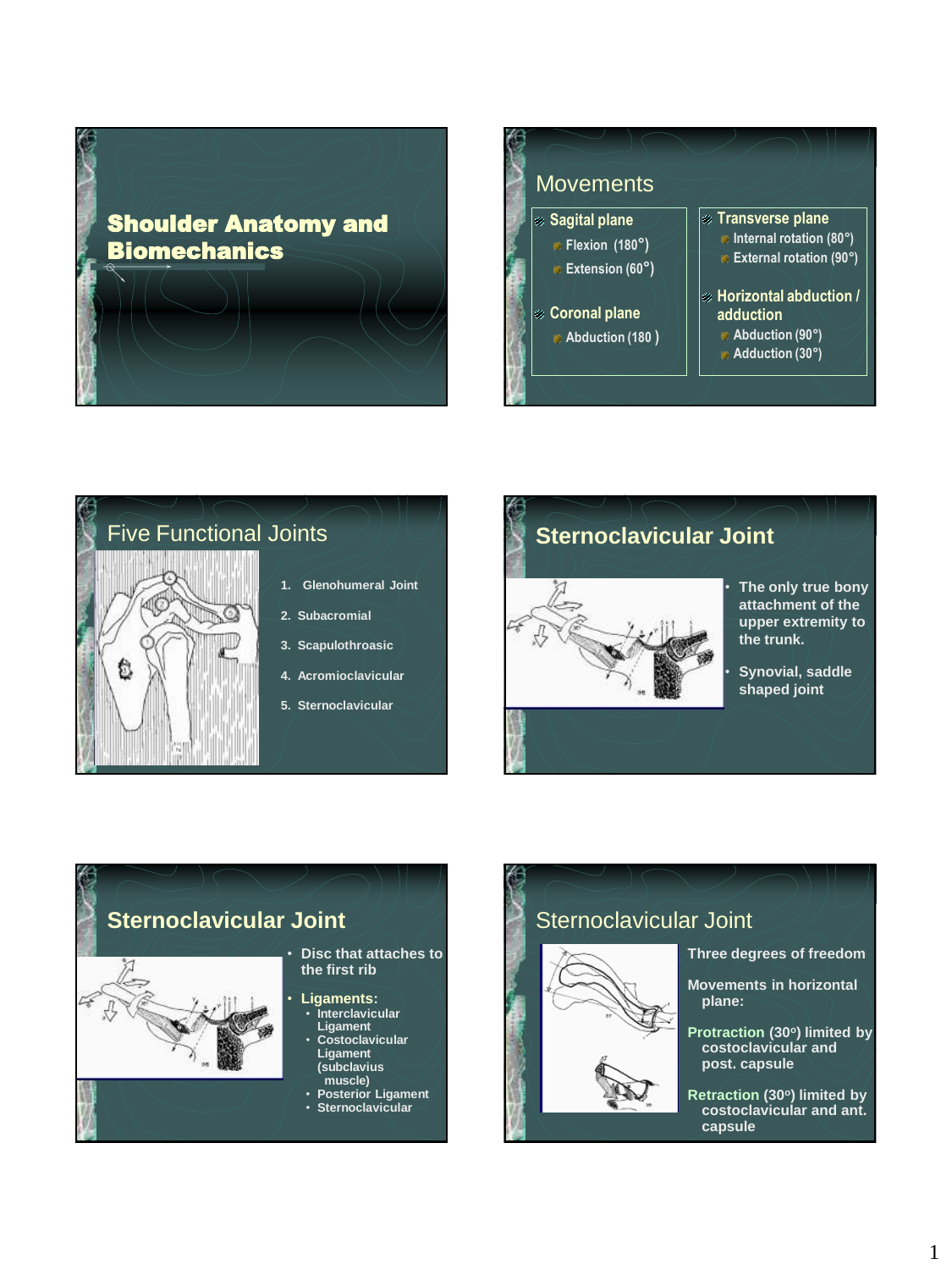







## Biomechanics of Scapular **Rotation**

Scapulo-thoracic motion occurs as part of a closed kinetic chain involving the:

A-C joint S-C joint

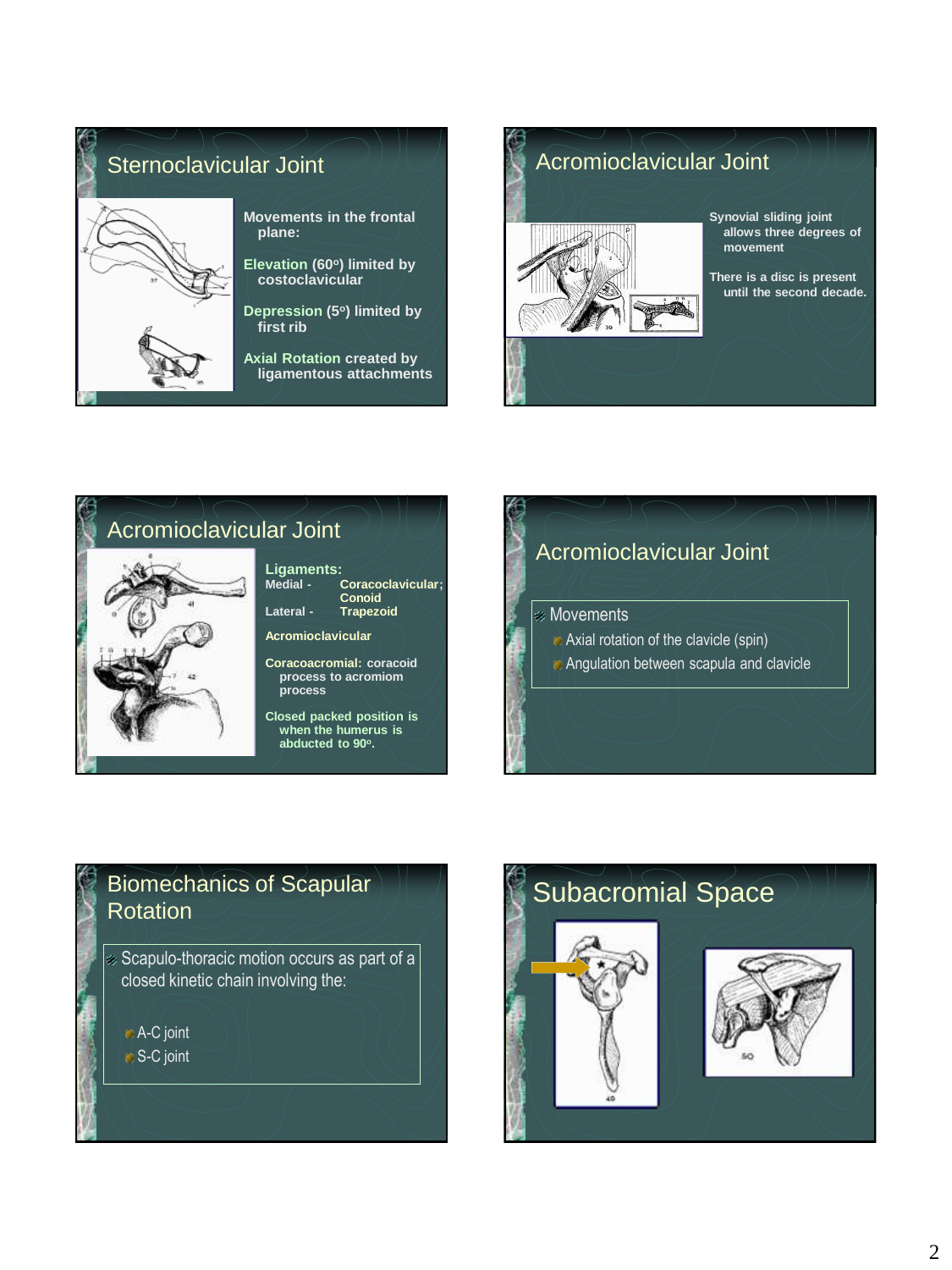

### Subacromial Space Clinical Relevance Avoidance of impingement during elevation of the arm requires External rotation of humerus to clear greater tuberosity Upward rotation of scapula to elevate lateral end of acromiom

#### Subacromial Space

- Primary Impingement
	- **Structural stenosis of subacromial space**
- Secondary Impingement
	- Functional stenosis of subacromial space due to abnormal arthrokinematics

# Glenohumeral Joint Synovial ball and socket joint Three degrees of freedom Stability provided by **Passive restraints Active restraints**

### Glenohumeral Motion

#### Passive Restraints:

- 1. Bony geometry
- 2. Labrum
- 3. Capsuloligament-ous structures
- 4. Negative intra-articular pressure



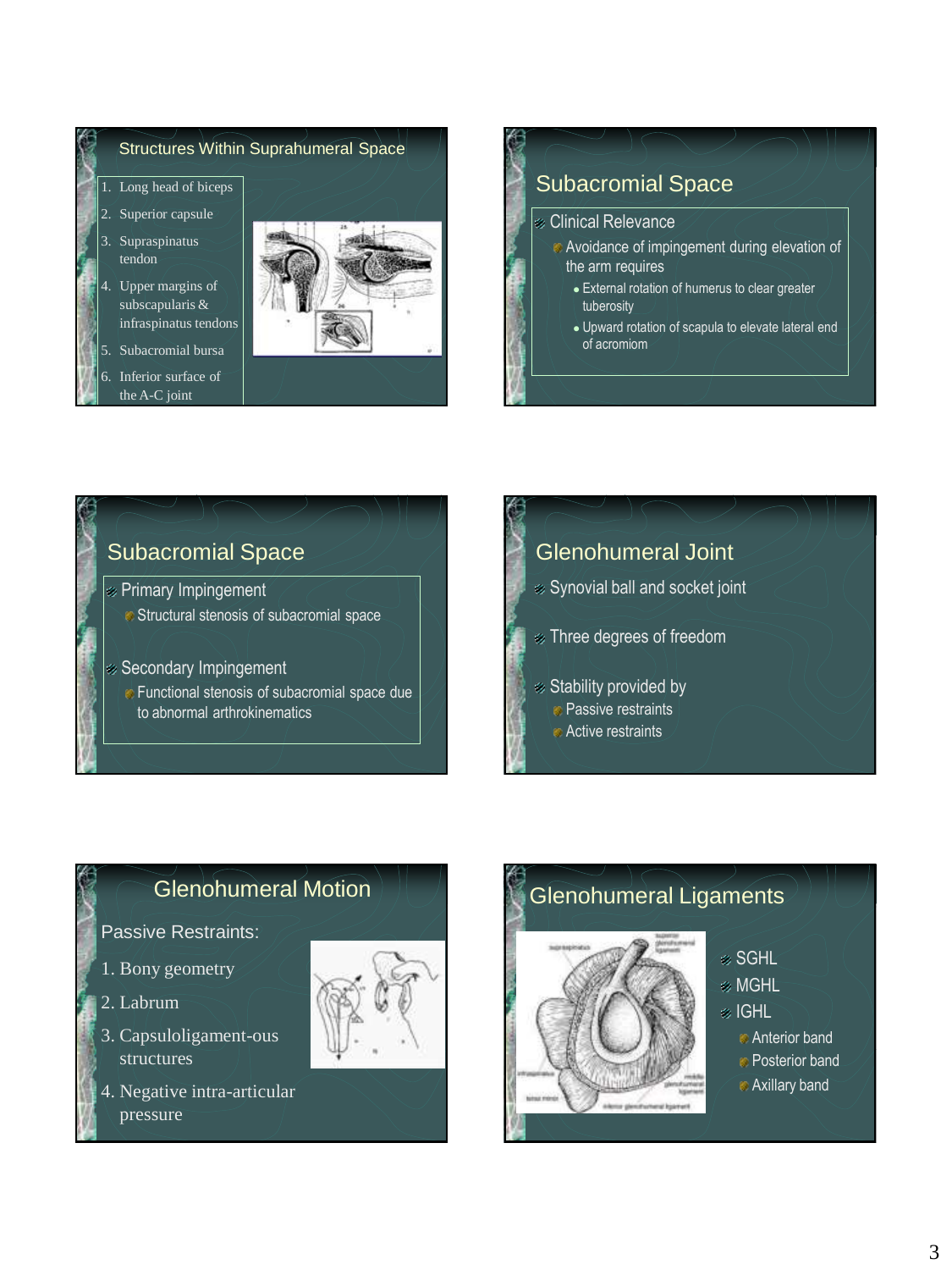

#### Restraints to Internal Rotation

#### **Dependent on arm position**

•0° - posterior band of **IGHLC** 

•45° - anterior & posterior band of IGHLC

•90° - anterior & posterior band of IGHLC





Arthrokinematics of the Glenohumeral Joint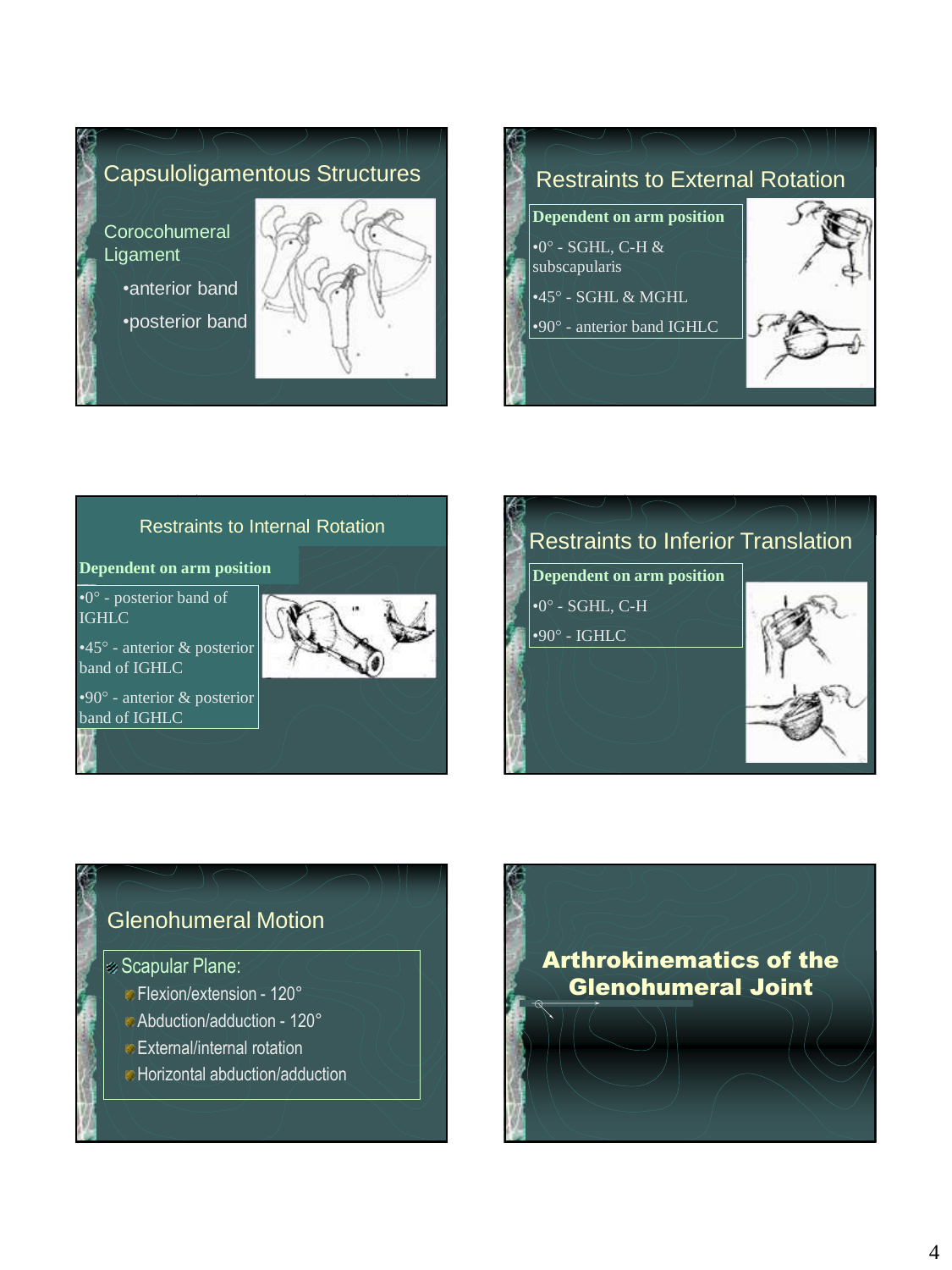







#### Scapulohumeral Muscles Prime Movers: •Deltoid •Pectoralis major •Latissimus Dorsi •Teres Major •Biceps •Coracobrachialis •Triceps

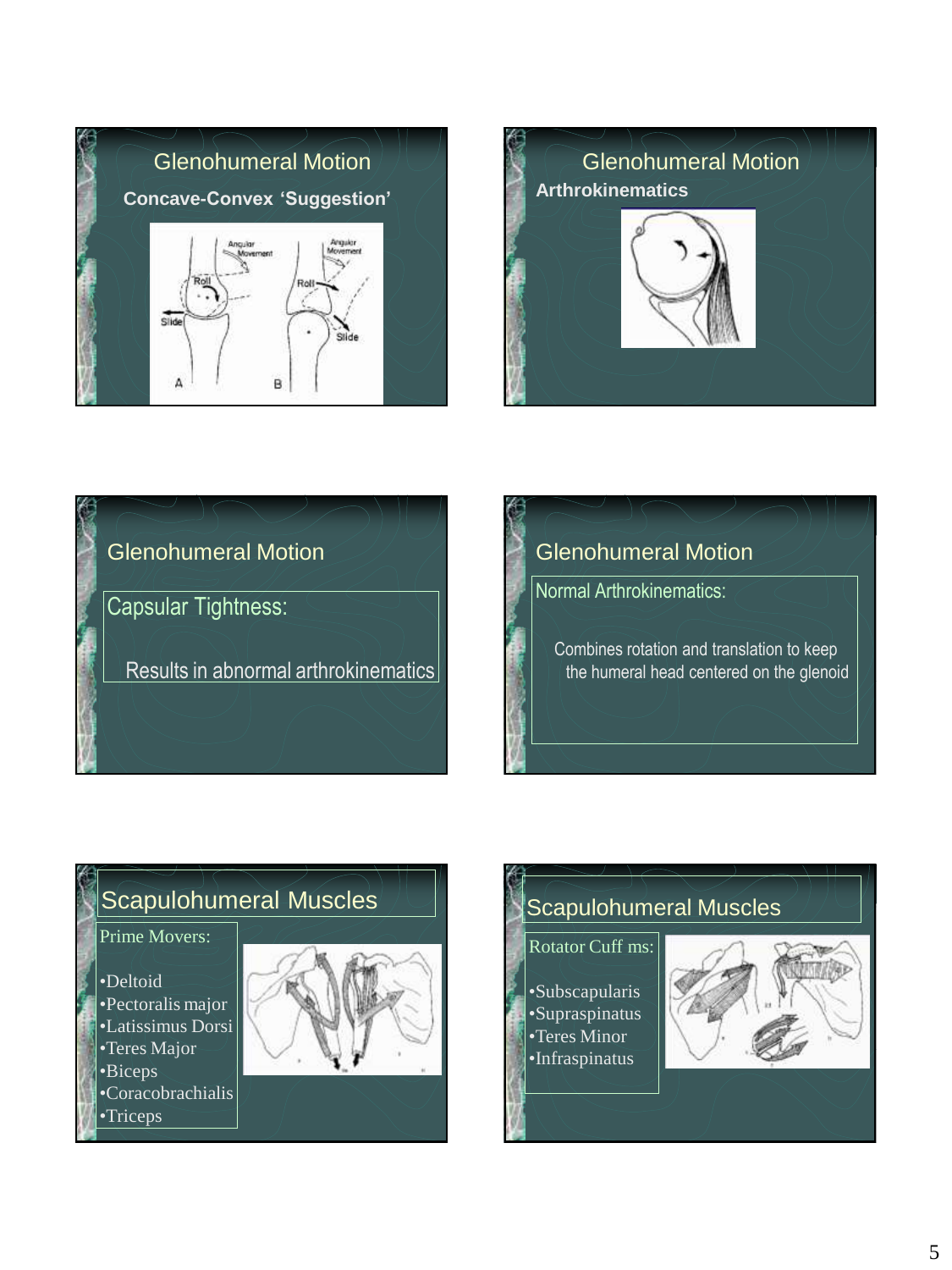#### Rotator Cuff Function

•Approximates humerus to the glenoid •Supraspinatus assists deltoid in abduction •Subscapularis, infraspinatus & teres minor depress the humeral head





#### Rotator Cuff Function

•Biceps tendon force increases the torsional rigidity to ER •No effect on strain of the IGHLC •Effect lost with a SLAP lesion





Glousman et al, 1988



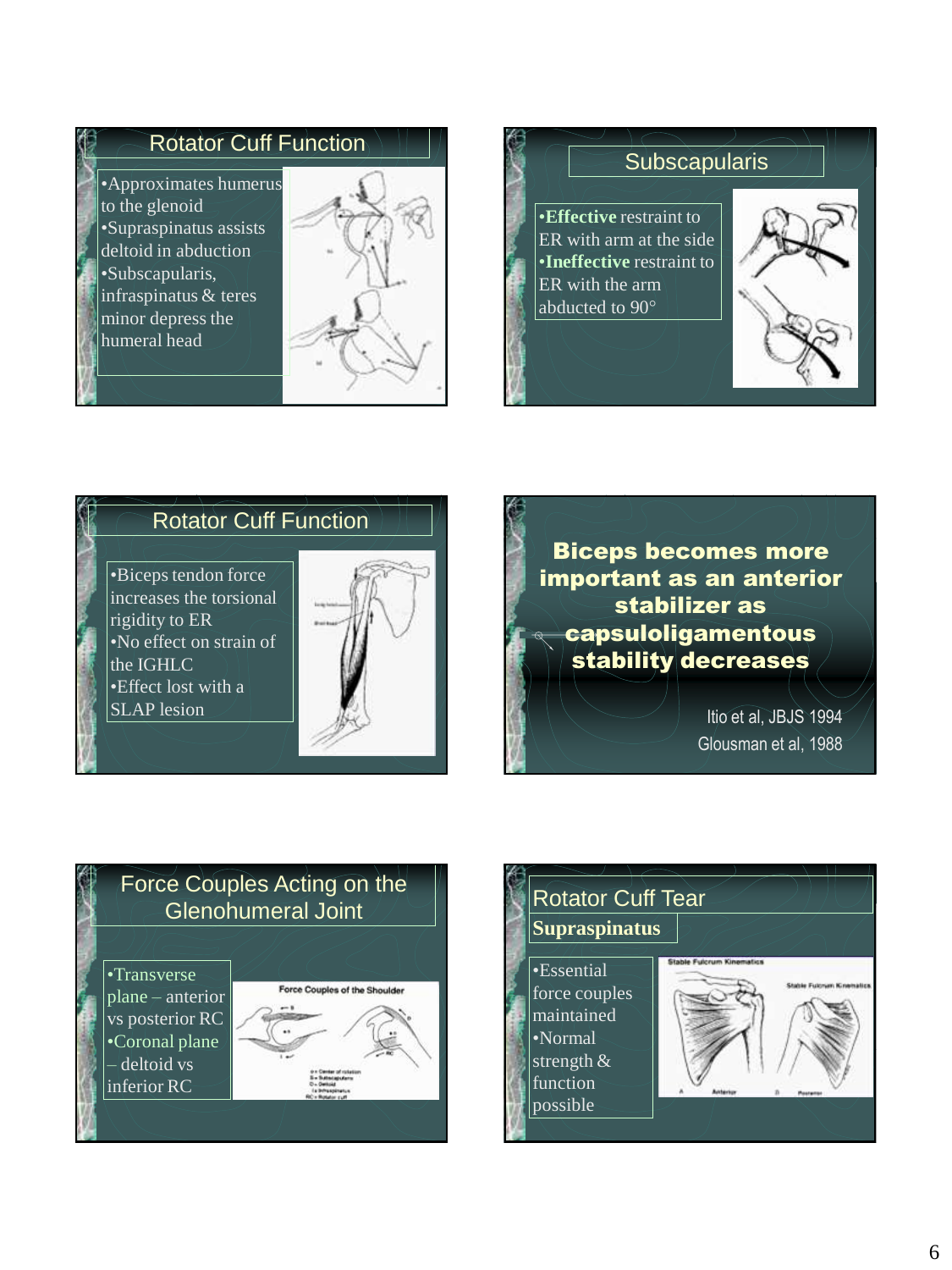





•Trapezius •Serratus Anterior •Rhomboids •Levator Scapulae •Pectoralis minor •Subclavius



#### Scapulothoracic Motion

•Elevation/depression •Protraction/retraction •Upward/downward rotation